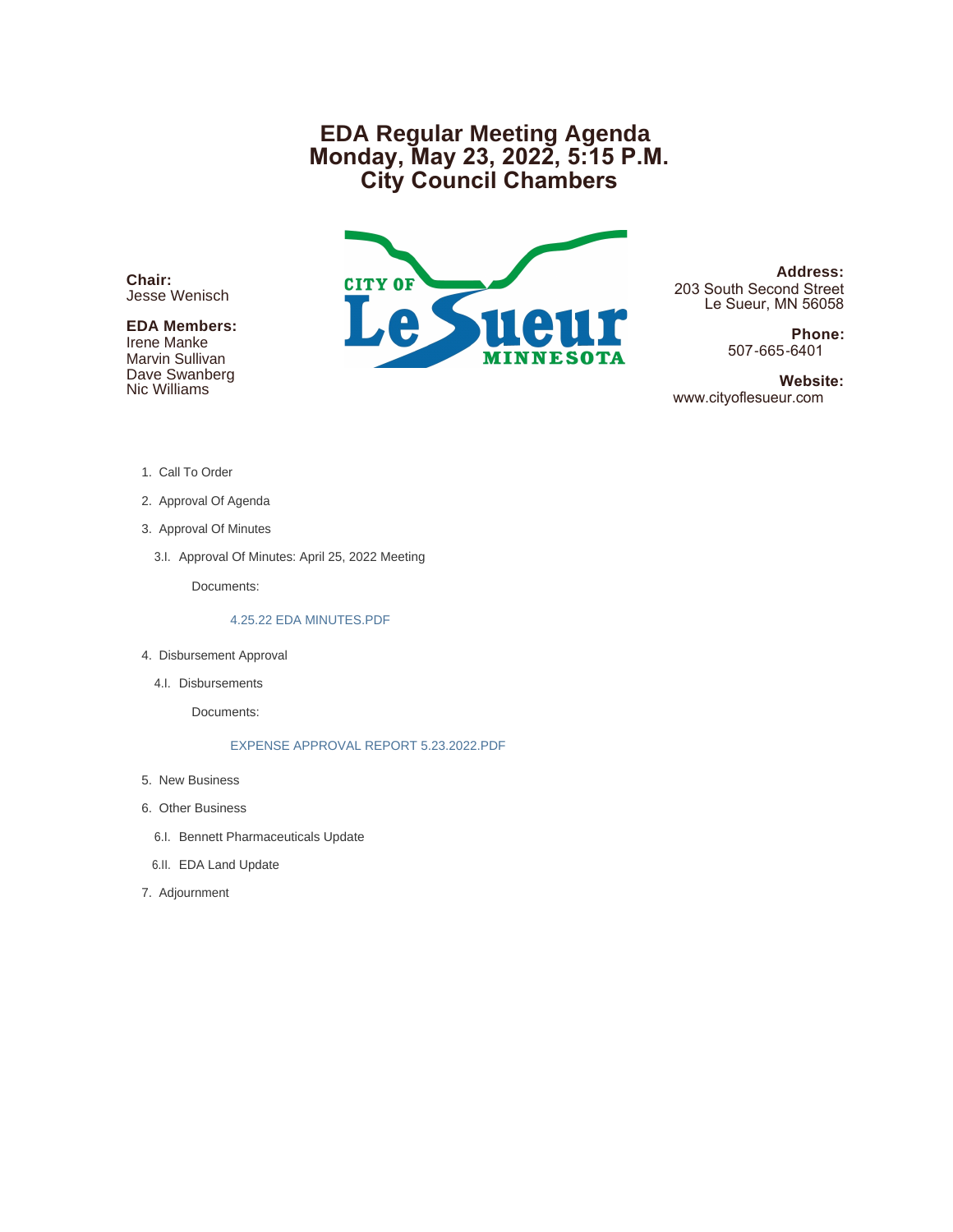

A regular meeting of the Economic Development Authority (EDA) was held on Monday, April 25, 2022, at 5:15 p.m. with the following EDA Members present; Jesse Wenisch, Irene Manke, Marvin Sullivan, Dave Swanberg, and Nic Williams. Members Absent: None

#### **Item 1. Call to Order**

#### **Item 2. Approval of Agenda**

**Motion** by Member Swanberg, seconded by Member Sullivan, to approve the agenda as written. Members Voting in favor: Wenisch, Manke, Sullivan, Swanberg and Williams. Members Voting no: None. Motion carried.

#### **Item 3. Approval of Minutes – March 28, 2022**

**Motion** by Member Sullivan, seconded by Member Williams, approving the minutes of the March 28, 2022. Members Voting in favor: Wenisch, Manke, Sullivan, Swaberg, and Williams. Members Voting no: None. Motion carried.

#### **Item 4.I. Disbursement Approvals Through April 25, 2022**

**Motion** by Member Sullivan, seconded by Member Manke, approving the bills of April 25, 2022. Members Voting in favor: Wenisch, Manke, Sullivan, Swanberg, and Williams. Members Voting no: None. Motion carried.

#### **Item 5.I. Bennett Pharmaceuticals Update**

#### **Item 5.II. Budget vs. Actual**

#### **Item 5.III. EDA 169 Land Update**

#### **Item 6. Adjourn**

.

**Motion** by Member Swanberg, seconded by Member Sullivan, adjourning the April 25, 2022, EDA Meeting. Members Voting in favor: Wenisch, Manke, Sullivan, Swanberg, and Williams. Members Voting no: None. Motion carried.

Respectfully submitted,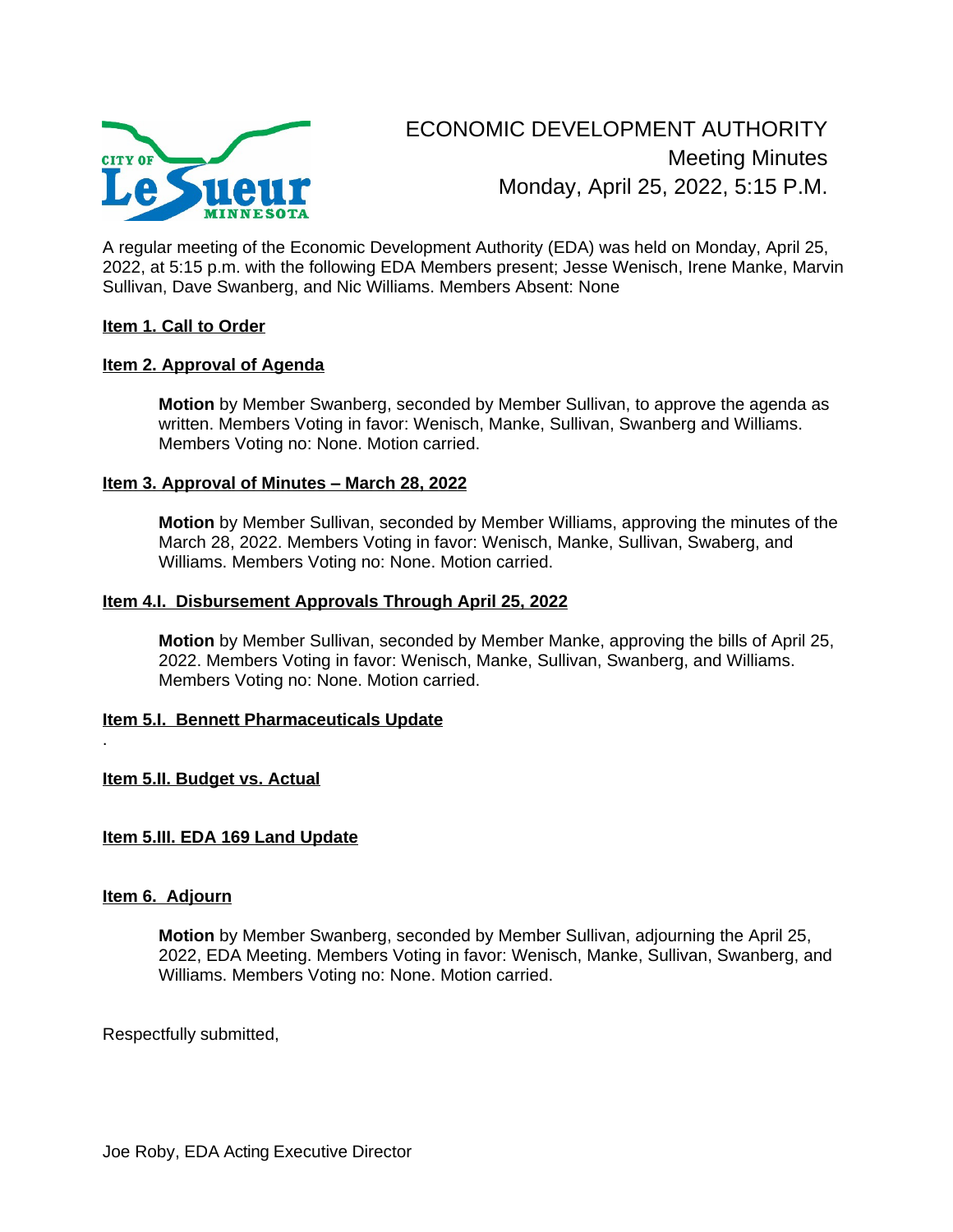# **EDA Approval Report for May 23, 2022**



Post Dates 4/26/2022 - 5/23/2022

| <b>Account Number</b>        | <b>Vendor Name</b>                              | Description (Item)                                | <b>Payable Number</b> | <b>Account Number</b>                                 | Amount    |
|------------------------------|-------------------------------------------------|---------------------------------------------------|-----------------------|-------------------------------------------------------|-----------|
| Fund: 380 - EDA GENERAL FUND |                                                 |                                                   |                       |                                                       |           |
|                              | Department: 46500 - ECONOMIC DEVELOPMENT ASSIST |                                                   |                       |                                                       |           |
| 380-46500-457                | LUKE'S LLC                                      | LUKE'S LLC - EDA FACADE - PAY  EDA.FACADE.PAYAPP2 |                       | 380-46500-457                                         | 10,000.00 |
|                              |                                                 |                                                   |                       | Department 46500 - ECONOMIC DEVELOPMENT ASSIST Total: | 10,000.00 |
|                              |                                                 |                                                   |                       | Fund 380 - EDA GENERAL FUND Total:                    | 10,000.00 |
|                              |                                                 |                                                   |                       | <b>Grand Total:</b>                                   | 10,000.00 |